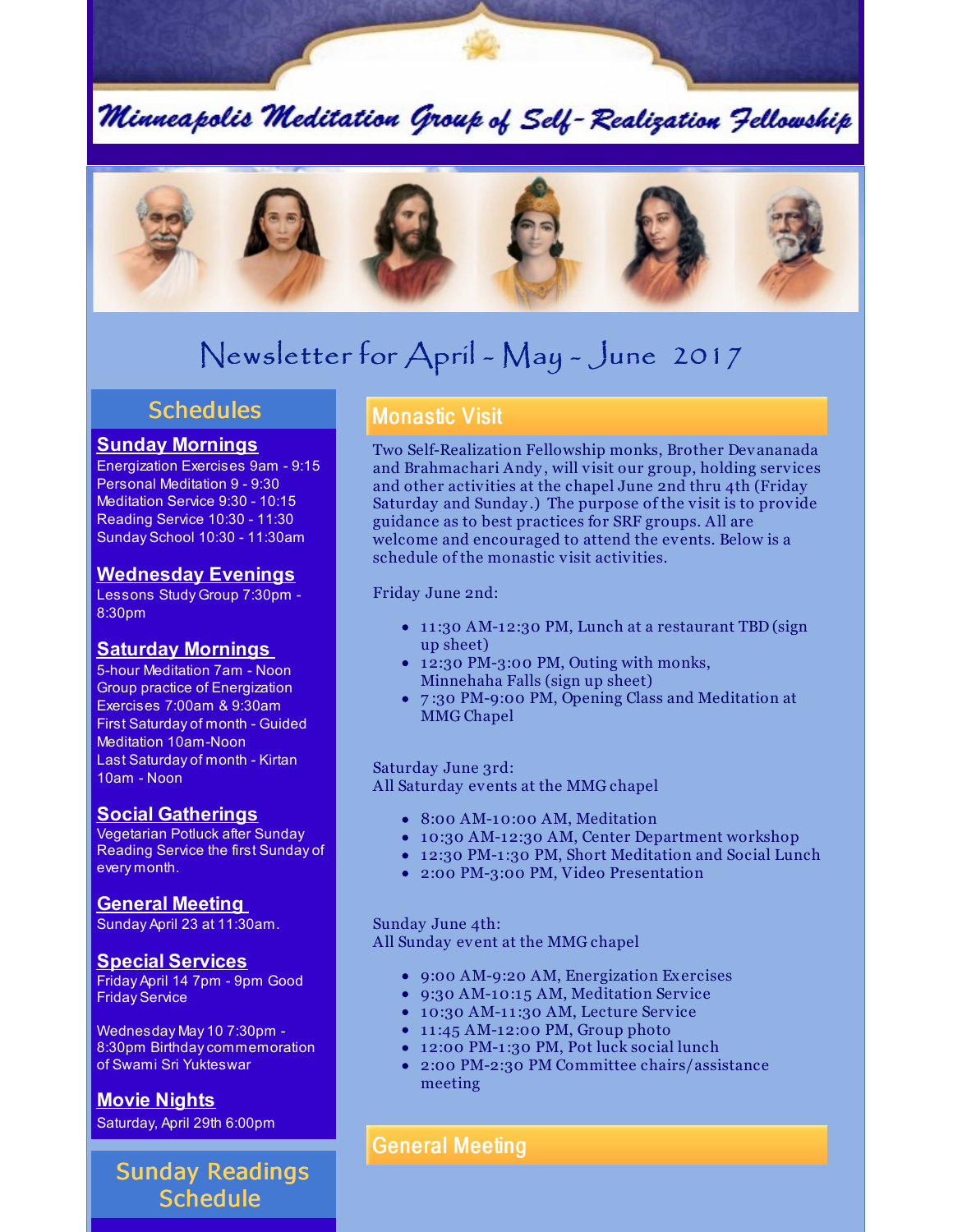#### **April**

2 Life Energy: The Power That **Heals** 9 The Deeper Teachings of Jesus **Christ** 16 The Resurrection of Christ Within You 23 Bringing Our Lives Into **Balance** 30 Developing the Invincible Power of Initiative

#### **May**

 The Dream Fabric of Life The Mother As An Expression of God's Unconditional Love The Underlying Unity of the World's Religions Living Without Fear

#### **June**

 Self-Analysis: Key to the Mastery of Life The Four Ways to Direct Experience of God The Father Aspect of God The True Purpose of Marriage

### Quote From Master



"As a mortal being you are limited, but as a child of God you are unlimited......Focus your attention on God and you shall have all the power you want, to use in any direction."

-Paramahansa Yogananda in *"Where There is Light"*  page 55.

On Sunday , April 23rd immediately following the readings service we will hold a general meeting. We will elect council members, service readers and Sunday School teachers.



### Movie Nights

Here are the movie night dates for this quarter:

Saturday April 29th, "Astral City : A Spiritual Journey ". It's a Portuguese film with English subtitles.

More details will be available **[here.](http://www.srfminneapolis.org/movienight.html)**



#### Special Services

Our Guru Paramahansa Y ogananda said, *"Celebration of the birthday of a God-realized soul should not be belittled as a merely social ceremony. It is a deeply spiritual occasion on which the vibrations of blessing from an illumined master are stronger than on other days of the year, because in the astral world, also, a celebration is taking place. Devotees who attend these birthday ceremonies with the right attitude will reap spiritual benefits and will find their high resolutions strengthened."*

There are 2 Special Services during the second quarter of 2017 .

- Friday , April 14, 7 :00-9:00 p.m. Good Friday Meditation
- Wednesday , May 10, 7 :30-8:30 p.m. Birthday of Sri Y ukteswar (1855)

The chapel will open half an hour before each service for individual meditation. For each service, please bring a flower to be offered as an expression of devotion to God and the SRF Gurus and a monetary offering in an envelope as a symbol of loy alty and faithfulness to the cause of SRF. Checks for the commemorative offerings should be made out to Self-Realization Fellowship.

### Summer Day Programs for Youth and Teens

Self-Realization Fellowship will be conducting a five-day How-to-Live program in Encinitas, California, for children 7 to 12 y ears of age; as well as a five-day teen program for 13 to 18-y ear-olds.

The programs will be held from 9:00 a.m. to 3:30 p.m. daily at the Encinitas Country Day School, a 20-acre campus that borders a lagoon. It provides the feeling of being quietly secluded, while being easily accessible to nearby towns.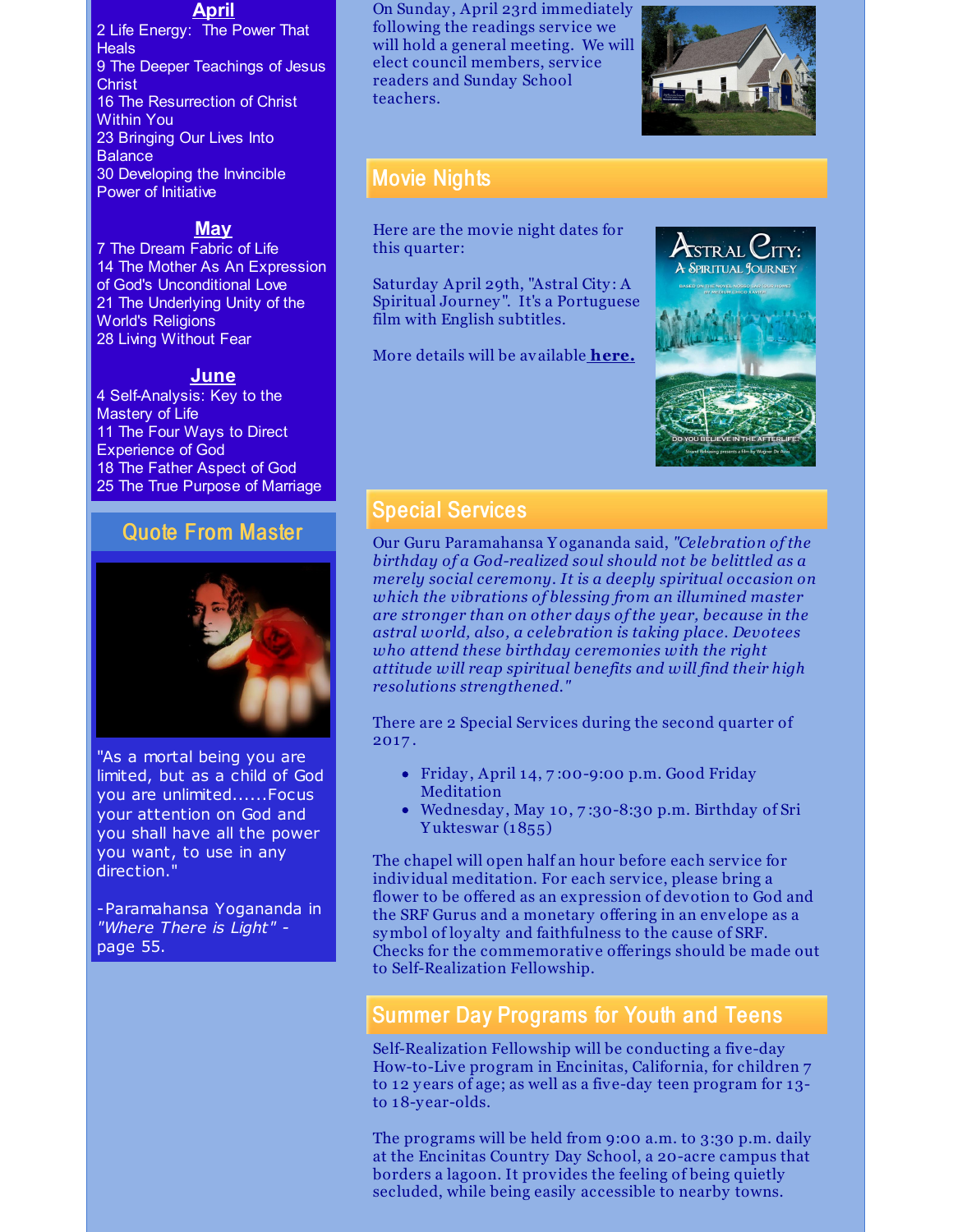Through the practice of monastic-led Energization Exercises, meditation, satsangas, and other programs exploring Paramahansa Y ogananda's teachings, youth will be able to discover the inner strength so needed in today 's world in order to make choices that lead to a deeply satisfy ing inner and outer life. There will also be a special pilgrimage outing to spend time at the SRF Encinitas Hermitage and meditation gardens, where Paramahansa Y ogananda lived and communed with God for so many y ears. In addition, there will be numerous interactive activities that make use of an amphitheater, music room, technology lab, conservation hiking trail, basketball court, and soccer/track field.

Girls' Program: June 26 - 30, 2017 Boy s' Program: July 3 - 7 , 2017

#### Committee News and Announcements

**Volunteer Opportunities:** Helping the Guru's work brings many blessings to those who serve. We offer various different opportunities to make a divine investment with your time and talents.

Here is a list of positions that currently open (click on the link to email the committee chair):

- [Ushers](mailto:ushers@srfminneapolis.org)
- Flower [Arrangements](mailto:flowers@srfminneapolis.org)
- Garland [Preparation](mailto:garlands@srfminneapolis.org)
- [Landscaping](mailto:landscaping@srfminneapolis.org) Assistants
- Electronic [Newsletter](mailto:terry.schwab@srfminneapolis.org) Editors

We will be happy to provide you with all the necessary training for the position. Y ou can communicate directly to the chairperson who is coordinating the volunteers for one of the above positions by clicking on the corresponding link, or you can also contact our [Coordinator](mailto:coordinator@srfminneapolis.org) if you just want to help wherever you are needed. We appreciate your generosity .

*"Many blessings come to those that serve this work'' - Paramahansa Y ogananda*

### Minneapolis Meditation Group Book Room

Y ou are welcome to visit our book room where there are books and audio CDs by Paramahansa Y ogananda as well as other CDs, DVDs and other items for purchase. Several books and media are also available for borrowing from the library in the book room.

There is also a lending library where one is free to check out books.

### SRF World Convocation 2017

The 2017 World Convocation will be held from August 6 - 12 and hotel registration for the Westin Bonaventure and other hotels opens February 1, 2017. Many hotels in the area have discounted rates for SRF members. Convocation can be a very inspiring and deepening experience for devotees. It is a wonderful way to recharge the spiritual battery .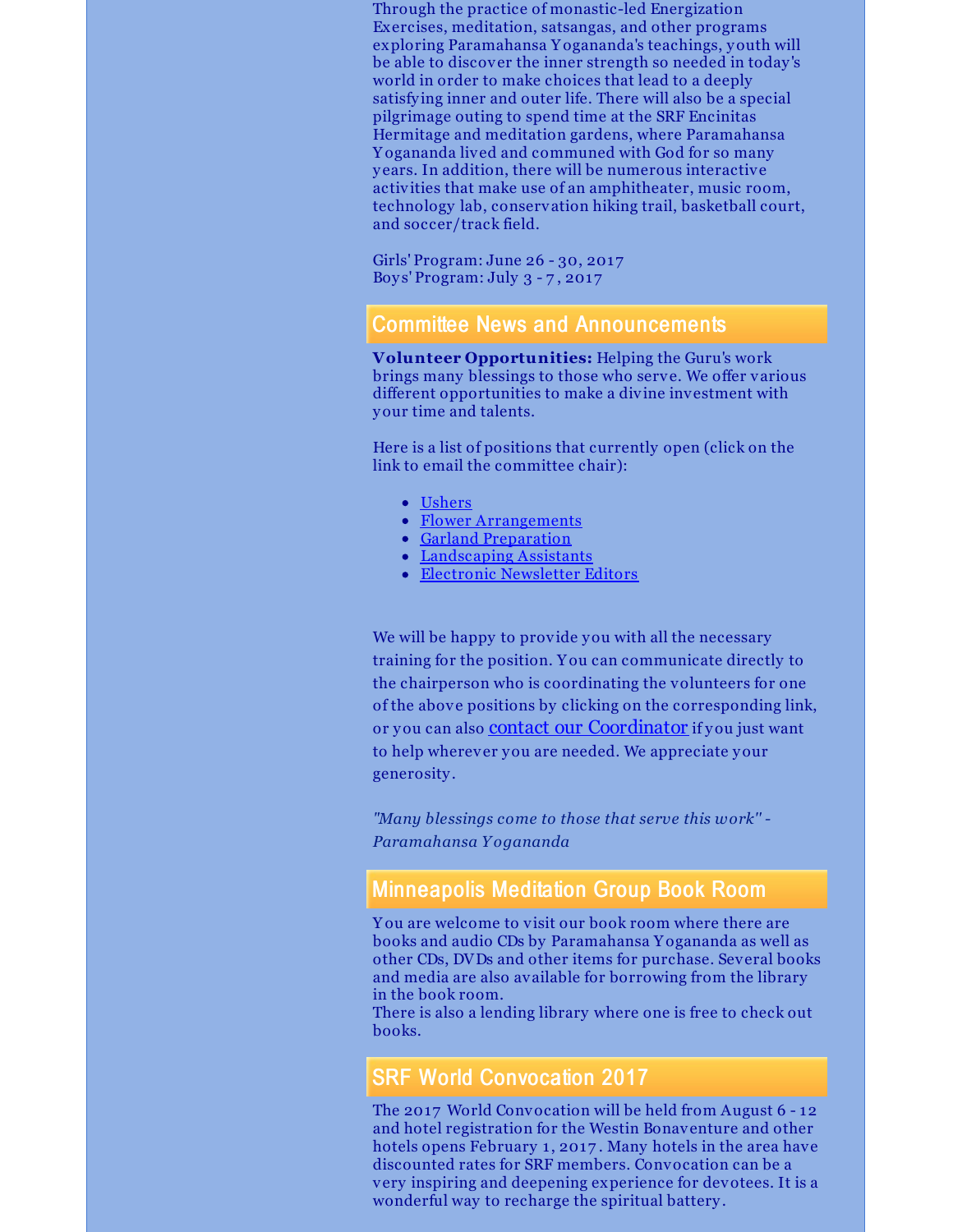For more information about hotel bookings and convocation information you may visit the SRF [website](http://www.yogananda-srf.org/srf_world_convocation.aspx#.WGXknvkrKUl) here.

The participants experience an immersion in the Kriya Yoga teachings and techniques of Paramahansa Y ogananda at this, SRF's largest annual event-led by senior monks and nuns of Self-Realization Fellowship. In 2016's convocation, there were some 4,000 people in attendance from all parts of the United States and more than 40 other countries.



#### Donations Information

If you write a check to the group, please know that checks pay able to "Minneapolis Meditation Group"will be deposited locally and used to support the group's activities, pay utility bills and so on. Checks pay able to "Self Realization Fellowship" are sent to SRF's world headquarters in Los Angeles and are used by them to support SRF's work. It is customary when writing checks during special services such as commemorative serives to make the check pay able to SRF. If you wish to specifically help the group with re-pay ing the building loan, make your check pay able to "Self Realization Fellowship" and write "MMG Building Fund" in the memo section of the check. Thank you for your support of our group.

#### Electronic Payments Service

Now you can make electronic payments for various items such as retreats, books or donations to Minneapolis Meditation Group using paypal. Please use the following link to make electronic payments.

<https://www.paypal.me/srfminneapolis>

Please note that it's free within the U.S. to send money to us with paypal when you use only your PayPal balance or bank account, or a combination of your PayPal balance and bank account. It is expected that there would be a fee to send money as a personal payment using a debit card or credit card. The fee in the U.S. is 2.9% plus \$0.30 USD of the amount you send. For example, if you send \$17 5.00 USD by credit card, the fee would be \$5.38 USD. Please check the paypal website to verify this information. Should you decide to send a payment using paypal, please include your full name, phone number and the details of what the payment is for.